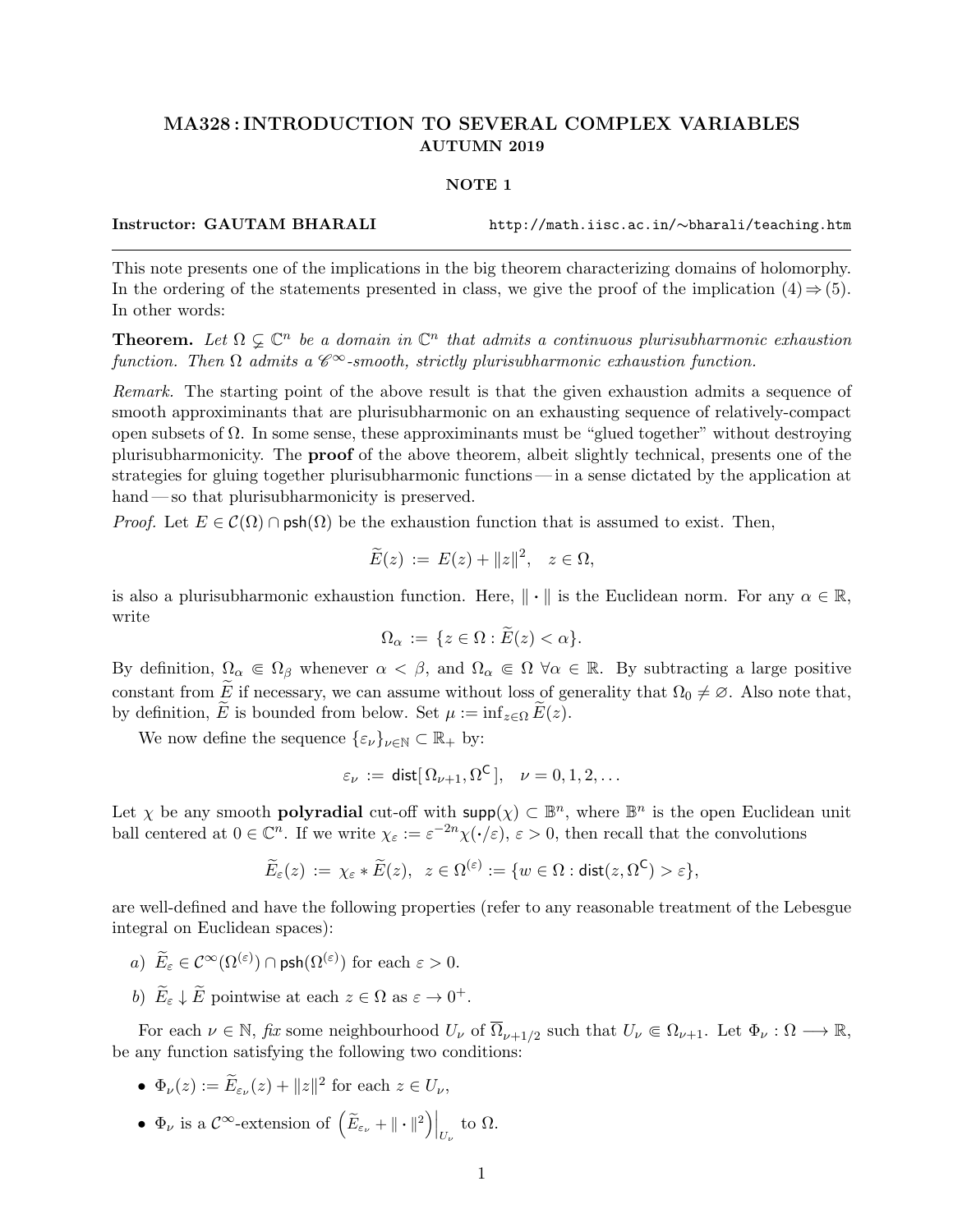By construction and  $(a)$ , we have

$$
\Phi_{\nu}|_{U_{\nu}} \in \text{spsh}(U_{\nu}) \text{ for each } \nu \in \mathbb{N}.
$$
\n(1)

Also, by  $(b)$ , we have

 $\Phi_{\nu}(z) > \widetilde{E}(z) \quad \forall z \in U_{\nu} \text{ and for each } \nu \in \mathbb{N}.$ (2)

Let us now pick and  $fix$  a function  $\kappa : \mathbb{R} \longrightarrow [0, \infty)$  that is  $\mathcal{C}^{\infty}$ -smooth and convex and has the following properties:

- $\kappa(x) = 0$  for each  $x \leq 0$ ; and
- $\kappa'(x)$ ,  $\kappa''(x) > 0$  for each  $x > 0$ .

Notice that, owing to (2), we have the following inequality:

$$
\Phi_{\nu}(z) - (\nu - 1/2) > 0 \quad \forall z \in (U_{\nu} \setminus \overline{\Omega}_{\nu - 1/2}) \quad \text{and} \quad \forall \nu \in \mathbb{Z}_{+}.
$$
 (3)

We will now construct inductively a sequence of smooth functions on  $\Omega$  using the above  $\Phi_{\nu}$ 's, each of which is strictly plurisubharmonic on an increasing sequence of subsets of  $\Omega$ , which converges in a stronger sense than what  $(b)$  provides. To this end, it is easy to see that, owing to  $(3)$  and the properties of the function  $\kappa$ , we can find a constant  $A_1 > 0$  that is so large that the function

$$
\Psi_1 := \Phi_0 + A_1 \kappa \circ (\Phi_1 - (1/2))
$$

is strictly plurisubharmonic on  $(U_1 \setminus \Omega_{1/2})$  and such that  $\Psi_1 > E$  on the latter set. However, from these facts and by (1) and (2), we actually infer that  $\Psi_1$  is strictly plurisubharmonic on  $U_1$  and strictly dominates  $E$  on  $U_1$ .

Let us now make the following assumption:

(\*) We can find constants  $A_1, \ldots, A_m > 0, m \in \mathbb{Z}_+$ , such that the function

$$
\Psi_m := \Phi_0 + \sum_{j=1}^m A_j \kappa \circ (\Phi_j - (j - 1/2))
$$

is strictly plurisubharmonic on  $U_m$  and  $\Psi_m(z) > \widetilde{E}(z)$  for every  $z \in U_m$ .

By (∗) and by precisely the same argument as above, we can infer that the statement obtained by replacing m by  $(m + 1)$  in  $(*)$  is true. Hence, by induction,  $(*)$  is true for each  $m \in \mathbb{Z}_{+}$ .

**Claim.** The sequence  $\{\Psi_{\nu}\}\$  converges uniformly on compact subsets of  $\Omega$ . To see this, let us fix a compact  $K \subset \Omega$ . Let

- $\nu_K \in \mathbb{N}$  be such that  $K \subset \Omega_{\nu+1/2} \,\forall \nu \geq \nu_K$ .
- $\nu_K^* \in \mathbb{Z}_+$  be such that

$$
\bigcup_{z \in K} (z + \varepsilon_j \mathbb{B}^n) \subset \Omega_{\nu} \quad \forall \nu \ge \nu_K^* \quad \text{and} \quad \forall j \ge \nu_K.
$$

(This is possible because  $\varepsilon_j > \varepsilon_{j+1} \ \forall j \in \mathbb{N}$ .)

•  $M_K := \sup_{z \in K} ||z||^2$ .